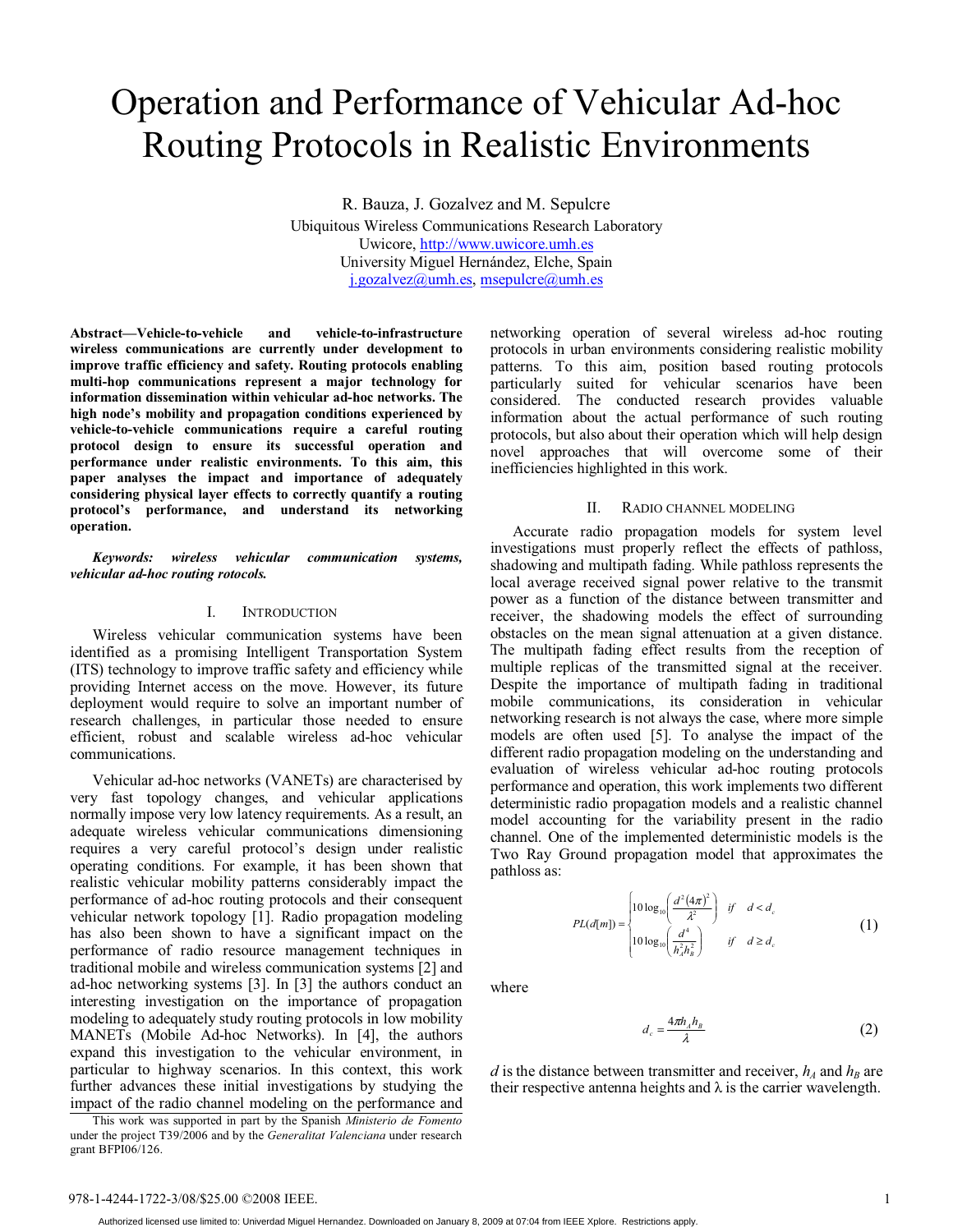In terms of pathloss modeling, the Two Ray Ground propagation model is not capable to differentiate between LOS (Line of Sight) and NLOS (Non Line of Sight) propagation conditions, which on the other hand significantly influences the received signal and thereby the connectivity probability. To this aim, a second deterministic radio propagation model named LOS/NLOS that differentiates visibility conditions between transmitter and receiver for the pathloss calculation has also been implemented. The LOS/NLOS pathloss modeling can be expressed for LOS as [6]:

$$
PL_{LOS}(d[m]) = \begin{cases} 22.7 \log_{10}(d) + 41 + 20 \log_{10}(f[GHz]/5) \\ \text{if} \quad d < R_{bp} \\ 40 \log_{10}(d) + 41 - 17.3 \log_{10}(R_{bp}) + 20 \log_{10}(f[GHz]/5) \\ \text{if} \quad d \ge R_{bp} \end{cases} \tag{3}
$$

where

$$
R_{bp} = 4 \frac{(h_A - 1)(h_B - 1)}{\lambda} \tag{4}
$$

For NLOS conditions, the pathloss can be expressed as:

$$
PL_{NLOS}(d_A[m], d_B[m]) = PL_{LOS}(d_A) + 20 - 12.5n_j + 10n_j \log_{10}(d_B)
$$
 (5)

where

$$
n_j = \max(2.8 - 0.0024 d_A, 1.84) \tag{6}
$$

and  $d_A$  and  $d_B$  are the transmitter and receiver distances to the closest intersection.

To account for the signal variability present in a radio channel and realistically emulate vehicle-to-vehicle (V2V) communications a detailed urban micro-cell propagation model developed in the WINNER project [6] has been implemented. Despite not being developed for  $V2V$  communications<sup>1</sup>, the operating conditions of the WINNER urban micro-cell model are to the authors' knowledge those that currently best fit the V2V communications scenario for a system level propagation modeling. Moreover, despite considerable progress in V2V channel modeling, to the authors' knowledge there is currently no complete system level channel model for wireless vehicular communications systems. The implemented model considers pathloss, correlated log-normal shadowing (shadowing correlation is introduced through the Gudmundson's model [7]) and multipath fading, differentiating between LOS and NLOS propagation conditions between the transmitter and the receiver. For pathloss, the WINNER model is based on the LOS/NLOS implementation, while multipath is modeled as a Ricean distribution for LOS and as a Rayleigh one for NLOS conditions.

# III. VEHICULAR AD-HOC ROUTING PROTOCOLS

For vehicular networks, several authors have demonstrated the potential benefits of position-based routing protocols over traditional topology-based ad-hoc routing protocols given the highly dynamic vehicular network topologies [8]. As a result, three different position-based wireless ad-hoc routing protocols have been employed and implemented in this work to analyse the impact of radio channel modeling on their performance and operation. One of the most commonly considered positionbased routing protocols is GPSR (Greedy Perimeter Stateless Routing) [9]. In GPSR, packets generated at the source node are to be routed to the final destination node using positioning information. Then, each intermediate node selects the following forwarding node based on the position of the destination node and the position of its neighbour forwardcandidate nodes (the neighbours' positions can be obtained with a periodic beaconing algorithm such as the one employed for traffic safety purposes). By default, all nodes employ the greedy forwarding strategy and forward the data packet to the neighbour geographically closest to the destination. If a node cannot find any neighbour closer to the destination than itself, it follows the perimeter forwarding strategy [9].

Given that GPSR does not consider the road topology when selecting a forwarding node and such topology can influence the mobility of the selected relaying node towards the destination, the authors proposed in [10] the SAR (Spatially Aware Routing) protocol. In SAR, the source node forces data packets to be routed through specific intermediate intersections in the path towards the destination. Intermediate intersections are normally chosen following the shortest path between the source node and the destination node.

Both GPSR and SAR are position-based unicast routing protocols that base their forwarding decisions on the positions of all the neighbours in the transmission range of the forwarding node. However, due to the high vehicle's mobility and the consequent varying topology dynamics, this information can be frequently outdated, decreasing the packet delivery rate. To solve this problem, the CBF (Contention Based Forwarding) protocol was proposed [11]. In CBF, a forwarding node transmits the data packet as a single-hop broadcast message. All vehicles that have correctly received the broadcast packet start a timer which duration is proportional to their distance to the destination. As a result, the timer of the closest neighbour to the destination will expire in first place and this node will broadcast/forward the message to be transmitted. When the other nodes receive such broadcast message, they cancel their timers and do not forward the packet.

#### IV. EVALUATION ENVIRONMENT

Wireless vehicular communications will be based on the IEEE 802.11p standard or WAVE (Wireless Access in Vehicular Environments) [12], for the PHY and MAC (Medium Access Control) layers. WAVE, based on seven tenmegahertz channels consisting of one control channel and six service channels in the 5.9GHz band, adapts the IEEE 802.11a standard to the vehicular environment. The service channels are used for public safety and private services, while the control channel is used as the reference channel to initially detect surrounding vehicles and establish all communication links. WAVE is based on the DCF (Distributed Coordination Function) of IEEE 802.11a and consequently makes use of the CSMA/CA medium access mechanism to grant the vehicles

 <sup>1</sup> The model is based on the 5GHz band but considers a minimum transmitter antenna height of 5m.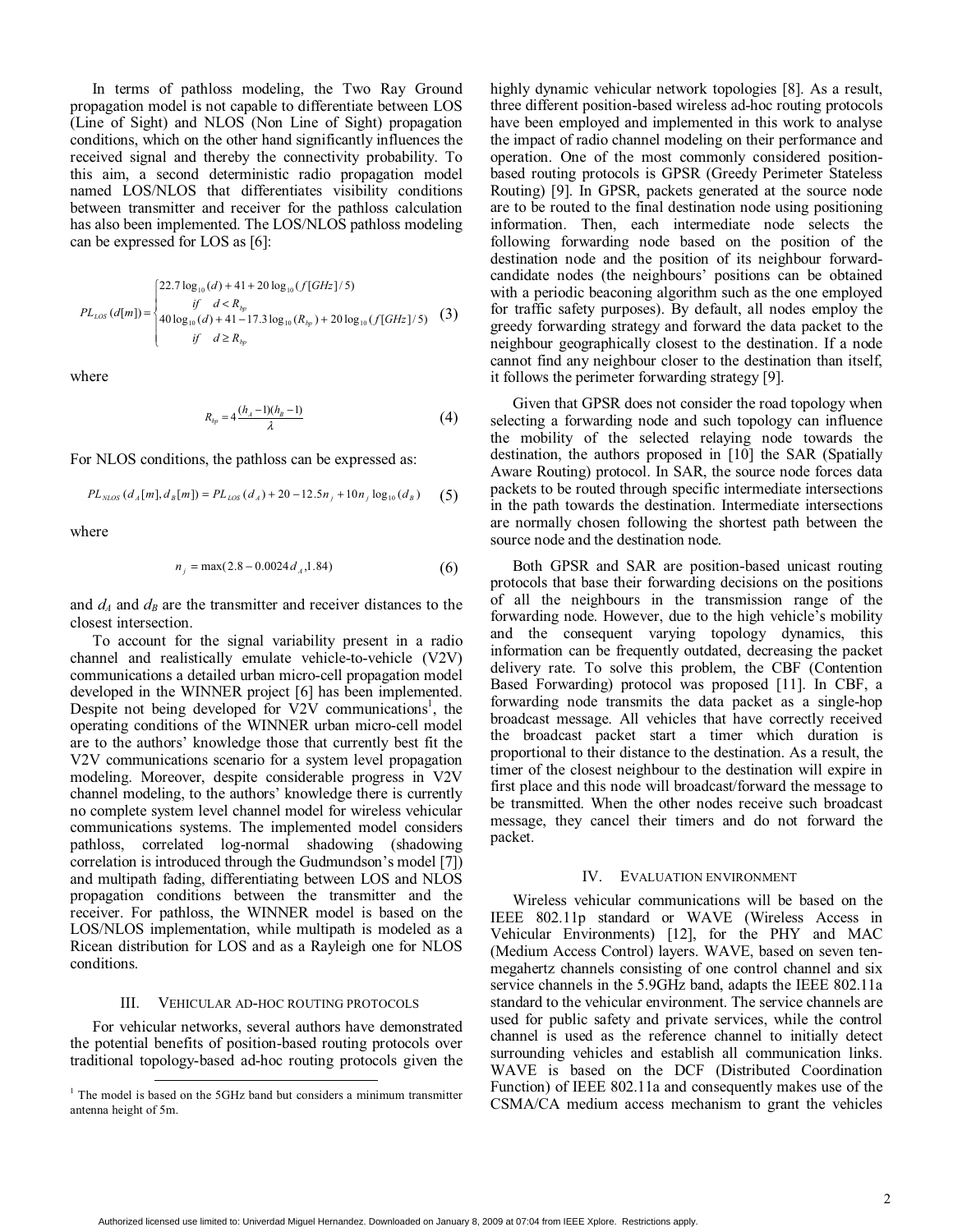access to the channel. The radio transmission effects are modeled in this work through the inclusion of the PER (Packet Error Rate) performance for the WAVE control channel transmission mode [13].

To analyse the performance and operation of vehicular adhoc routing protocols a wireless vehicular simulator has been implemented using The Network Simulator ns2. The investigation has been carried out considering a Manhattan-like urban scenario consisting of a uniform grid of 6x6 blocks, depicted in Fig. 1. This scenario has been selected mainly because of its challenging propagation constraints due to the presence of obstacles like buildings and the possibility to envision multi-hop transmissions given the high traffic densities generally found in urban environments. In this scenario, all streets have two lanes except the horizontal street with traffic lights at the intersections, which presents four lanes.



Figure 1. Urban scenario.

All simulated vehicles are WAVE-equipped and periodically transmit broadcast safety beacons on the WAVE control channel for traffic safety purposes every  $T_s$ =0.1s. All packets are transmitted at 6Mpbs following the 1/2 QPSK transmission mode defined for the WAVE control channel [12] and using a 0.5W transmission power<sup>2</sup>. Data packets are generated every  $T_d = 3s$  at the source node, which seeks to forward them to the destination node (see Fig. 1) using the wireless ad-hoc routing protocols previously described. Given that the performance and operation of ad-hoc routing protocols can be strongly influenced by the network topology, this work also considers realistic mobility patterns within the selected urban scenario obtained with the microscopic road traffic simulator SUMO (Simulation of Urban Mobility). For example, traffic lights and intersection priorities significantly influence the vehicle's mobility. An average vehicular traffic density of 12 vehicles per kilometre road is simulated.

# V. ROUTING PROTOCOLS PERFORMANCE

Fig. 2 shows the performance of the three implemented vehicular ad-hoc routing protocols for the different propagation models analysed. The figure differentiates between packets correctly routed to the destination, and packets that could not

reach the destination. For the unicast protocols (i.e. GPSR and SAR), the packets that cannot reach the destination node can be dropped by an intermediate node because the intermediate node does not have any neighbour node to forward the packet (Dropped RTR) or because the maximum number of retransmissions at the MAC level is reached (Dropped MAC). For the CBF protocol, a data packet is not able to reach the destination when a broadcasted message could not find any node to further rely the packet to the destination. The figure clearly shows that the considered radio propagation model strongly influences the vehicular ad-hoc routing performance and thereby the protocol's operation. In fact, the figure highlights that the percentage of packets dropped due to the lack of neighbours at some intermediate point between the source and the destination nodes in the case of unicast protocols significantly increases under the LOS/NLOS and Detailed radio propagation models, with respect to the Two Ray Ground model. Accurately modeling buildings as obstacles to determine the visibility conditions between the transmitter and the receiver reduces the number of neighbours that each node detects, as depicted in Fig. 3 for the analysed unicast protocols. This effect is due to the fact that the LOS/NLOS and Detailed propagation models adequately differentiate between LOS and NLOS propagation conditions, which results in higher signal losses under NLOS conditions, and consequently in a reduced capability for vehicles to communicate through buildings and detect neighbouring nodes. It is important to note that while GPSR and SAR achieved similar rates of packets correctly received at the destination node under the simplistic Two Ray Ground model, SAR's performance is considerably degraded under realistic



Figure 2. Routing protocols packet delivery ratio. (T=Two Ray Ground; L=LOS/NLOS; D=Detailed).



Figure 3. Cumulative Distribution Function (CDF) of the number of neighbours detected by any wireless vehicular node; i.e. nodes that fall within its radio coverage.

 <sup>2</sup> Given the unrealistic high transmission range with 0.5W transmission power and the Two Ray Ground model, this model employs the transmission power required to obtain a 400m transmission range following the indications in [1].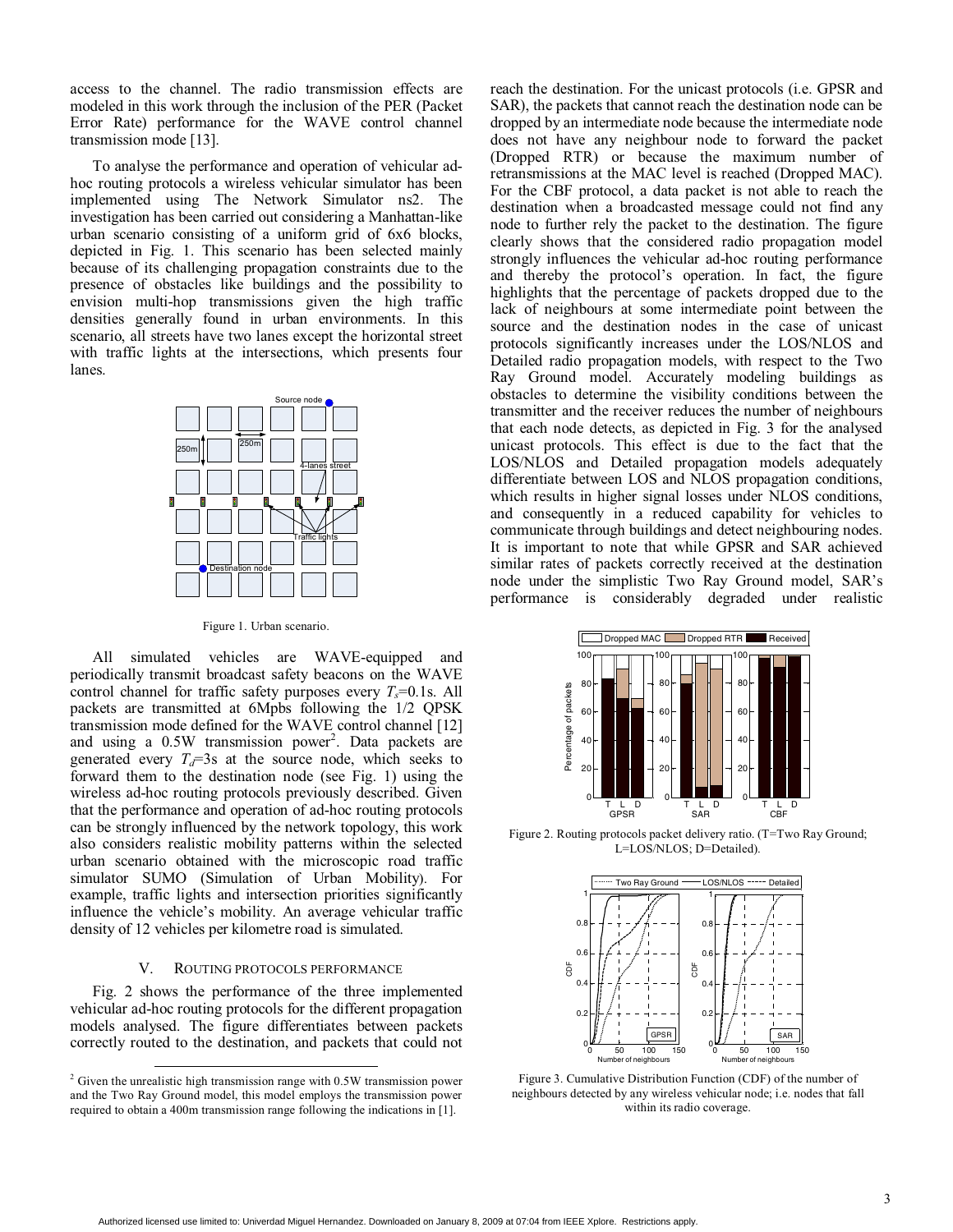propagation conditions differentiating between LOS and NLOS conditions. Such degradation is due to a significant degradation in the number of potential relaying neighbours resulting from an adequate modeling of NLOS conditions and the predetermined SAR route selection.

Fig. 2 also highlights that packet dropping for unicast protocols is due to different factors depending on the signal variability and propagation modeling. For example, in GPSR the percentage of packets dropped at the RTR level is lower considering the Detailed propagation model than considering the LOS/NLOS model. The difference is due to the fact that the increased signal variability of the Detailed propagation model due to the multipath fading modeling increases the transmission variability and thereby the number of neighbouring nodes available to route the packet to the destination (Fig. 3). However, the signal variability reduces the link's reliability, and therefore increases the number of packets dropped at the MAC level. A similar MAC observation can be made for SAR, although in this case the signal variability simulated in the Detailed radio propagation model does not result in an increased number of neighbours due to the restrictive SAR path selection route. As a result, SAR performance degradation for LOS/NLOS and Detailed propagation models is mainly due to the RTR packet dropping.

As it can be observed in Fig. 2, while unicast protocols' performance can considerably vary depending on the propagation model used in the analysis, the CBF protocol presents a much more limited variation due to its relaying node selection process based on actual correct reception of broadcast messages by relaying candidates. In fact, unicast protocols can only reach similar performance levels under simplistic propagation models that ignore important radio propagation effects. On the other hand, Fig. 2 shows that such effects can in fact benefit the performance of broadcast protocols that achieve their higher performance under the Detailed propagation model. The results shown in this section highlight that underestimating the propagation effects can yield inadequate routing protocols performance estimations, while also providing incorrect indications about the actual inefficiencies of unicast vehicular routing protocols.

# VI. ROUTING PROTOCOLS OPERATION

After analysing the impact of radio propagation modeling on the performance estimation of broadcast and unicast vehicular routing protocols, this section analyses their operation to better understand the radio propagation effects. Such understanding will help in subsequent research to design robust and efficient unicast vehicular routing protocols that overcome the current proposals limitations highlighted in this paper. Fig. 4 clearly shows that differentiating between LOS and NLOS propagation conditions considerably affects the path that the data packets use to reach the destination. Considering the Two Ray Ground model, the data packets tend to follow a straight line between the source and the destination node, which includes V2V communications across buildings. On the other hand, a realistic propagation modeling prevents such communications and thereby confines V2V communications to routes following the underlying streets. This also results into an interesting observation of the CBF operation and performance



Figure 4. Routing path from the source node to the destination node in the emulated urban scenario.



Figure 5. Geographic distribution of packet forwardings.

under various propagation models. In fact, considering simple deterministic models not differentiating between LOS and NLOS conditions, results in that 1.64 data replicas per generated data packet are received at the destination node with CBF. Such value significantly increases when differentiating LOS and NLOS conditions; 2.17 and 3.54 replicas are received at the destination for the LOS/NLOS and Detailed propagation models respectively. This is due to the fact that these two models strongly confine the radio signals to the underlying streets, thereby increasing the probability of splitting the routing path at the intersections. In this case, the same data packet can be routed through different paths, which explains the higher number of replicas received at the destination.

It is interesting to note that adequately understanding the actual operation and route path selection is important to predict the geographic packet distribution and consequent channel congestion levels. The geographic packet distribution for the GPSR routing protocol is illustrated in Fig. 5. As it can be observed, a very different geographic packet distribution is obtained with simplistic and realistic propagation models, thereby emphasizing the importance of adequately consider physical layer effects to correctly estimate the performance of vehicular ad-hoc routing protocols.